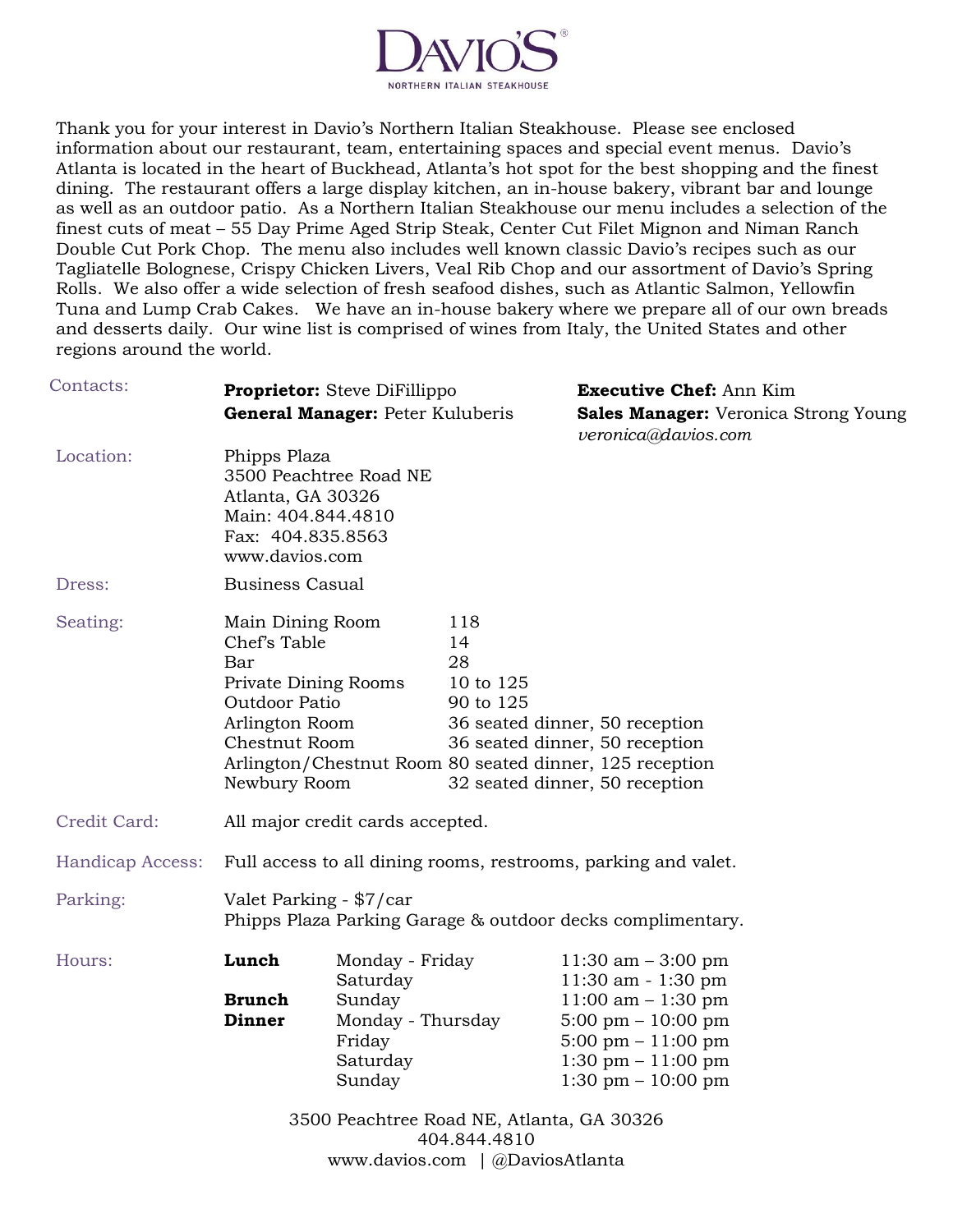

## Cocktail Reception Tier 1 Passed Hors D'oeuvres

\$25++ per person/per hour

(Choose Five)

Spring Rolls

Philly Cheese Steak Spring Rolls®, Spicy Ketchup, Spicy Mayo Chicken Parm Spring Rolls®, Marinara Shrimp Cotija Spring Rolls™, Citrus Aioli

#### Hot Appetizers

Assorted Davio's Spring Rolls Davio's Chicken Sausage, Mustard Aioli Davio's Pork Sausage, Mostarda Cider Bacon Wrapped Scallop Blue Cheese Stuffed Dates, Bacon, Balsamic Mini Kobe Beef Meatball Assorted Davio's Pizza Organic Mushroom Arancini Veal-Prosciutto Arancini, Black Olive Aioli

#### Cold Appetizers

Tuna Tartare, Avocado, Wonton Chip Tomato - Mozzarella Skewer Eggplant Caponata, Shaved Piave, Crostini Fig Jam, Prosciutto Crostini Chilled Jumbo Shrimp \$7.00++pp

## Tier 2 Passed Hors D'oeuvres

\$30++ per person/per hour (if you select Tier 2, you may select items from Tier 2 & Tier 1) (Choose Five)

#### Hot Appetizers

Creamy Spinach, Pernod, Phyllo Cup Lump Crab Cake, Aioli Marinated Skirt Steak Skewer Lollipop Lamb Chop, Aged Balsamic Beef Tenderloin, Horseradish Aioli, Gougere Oysters Rockefeller

## Reception Displays

#### Raw Bar

(Priced Per Piece) Raw Bar Available Upon Request Jumbo Poached Shrimp \$7.00++pp Oysters on the Half Shell \$4.50++pp Tuna Sashimi \$5.00++pp

Cold Appetizers Lobster Gougere

Smoked Salmon, Dill, Crème Fraiche, Cucumber Salmon Caviar, Crème Fraiche, Blini

Crab Claws (seasonal, Price TBD)++pp Jumbo Lump Crab Cocktail \$7.00++pp

Clams on the Half Shell \$4.50++pp

### Antipasto

\$25++ per person An Assortment of Marinated Vegetables Cured Italian Meats, Imported Cheeses, Mixed Olives, House Baked Breads

### Cheese & Fruit

 $$25++$  per person  $*$ Display of Imported Cheeses, Seasonal Fresh Fruit, Fresh Bread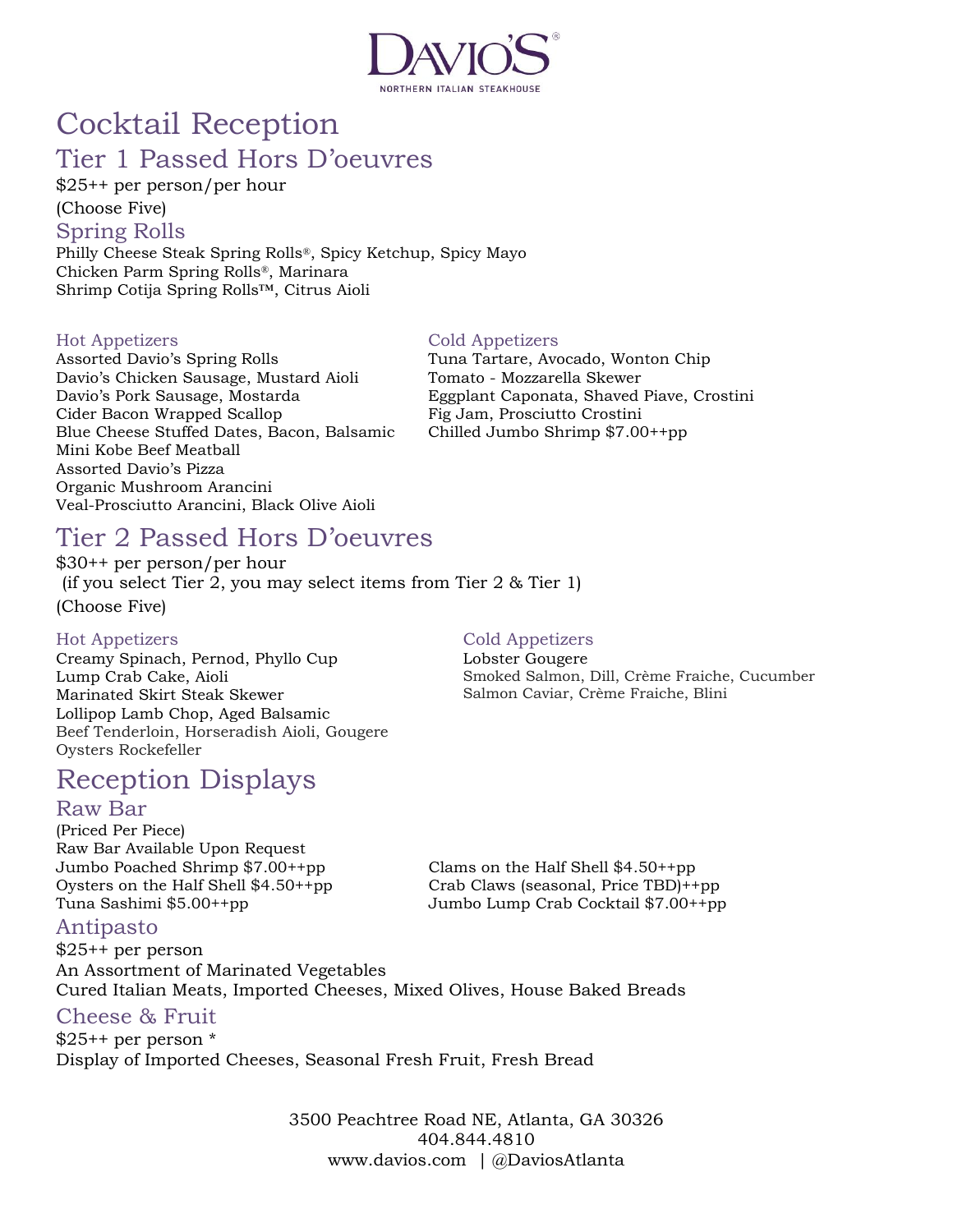

# Reception Displays

#### Salad

 $$15++$  per person  $*$ Mixed Field Greens, Aged Balsamic Arugula, Shaved Parmigiano, Lemon Olive Oil Caesar, White Anchovy, Crispy Parmigiano, Crostini Caprese, Bufala Mozzarella, Tomatoes, Fresh Basil, Balsamic Reduction - \$2 additional Pasta / Risotto \$20++ per person- Choose Two \* Penne, Applewood Smoked Chicken, Sundried Tomatoes, Walnuts, Cream Hand-Rolled Potato Gnocchi, Davio's Pork Sausage, English Peas, Truffle Butter

Rigatoni Bolognese, Braised Veal, Beef, Pork, San Marzano Tomatoes Sweet Pea Risotto, Campari Tomatoes, Basil, Parmigiano

Organic Mushroom Risotto

*Chef Attendant \$200 per pasta station* 

#### Carving Station

\$65++ per person- Choose Two \* Niman Ranch Pork Tenderloin Turkey Lamb Rack Seared Sesame Yellowfin Tuna

Filet Mignon (add \$20 per person) 55 Day Prime Aged Rib Eye (add \$20 pp) 55 Day Prime Aged Strip Steak (add \$20 pp)

**Sauces:** Port Wine, Horseradish, Davio's Steak Sauce *Chef Attendant \$200 per carving station*

Sides \$12++ per person- Choose Two \* Green Beans Asparagus Brussels Sprouts

Creamy Potatoes Yukon Baby Potatoes Broccolini

#### Sliders

\$18++ per person- Choose Two \* Crab Cake Kobe Beef Meatball Braised Beef Short Rib Crispy Chicken, Pickles, Caper Aioli

#### Dessert

\$15 ++ per person – Choose Five \* Assorted Mini Pastries *Served Stationary or Passed* Cream Puff Eclair Fresh Fruit Tartlet Mini Cheesecake Pecan Diamond

Chocolate Truffle Cake Cannoli Carrot Cake Brownie Bite *additional selections available*

*\*Price based on a one-hour cocktail reception pp*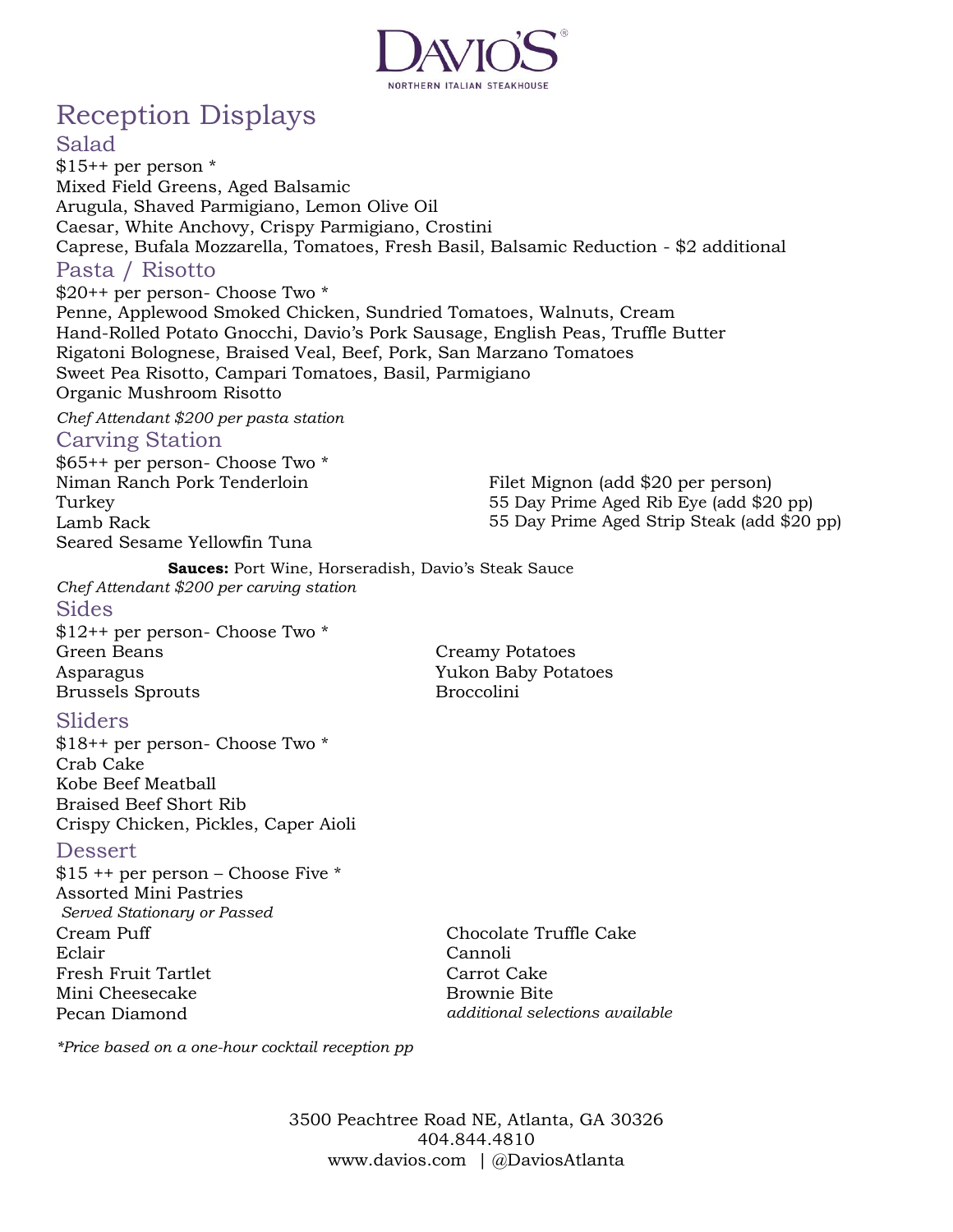

# Dinner Menu 1

\$75 ++ per person

## Antipasti

(Choose Three, Parties over 50 guests please Choose Two) Arugula, Shaved Parmigiano, Lemon Olive Oil Caesar, White Anchovy, Crispy Parmigiano, Crostini Warm Spinach, Roasted Peppers, Portobellos, Goat Cheese, Balsamic San Marzano Tomato Soup, Goat Cheese Chive Crostini

Philly Cheese Steak Spring Rolls®, Spicy Homemade Ketchup, Spicy Mayo American Kobe Beef Meatball, Caciocavallo

## Piatti Del Giorno

(Choose Three, Parties over 50 guests please Choose Two)

Rigatoni Bolognese, Braised Veal, Beef, Pork, San Marzano Tomatoes Hand-Rolled Potato Gnocchi, Davio's Pork Sausage, English Peas, Truffle Butter Free Range Chicken, Creamy Potatoes, Brussels Sprouts, Lemon Butter Atlantic Salmon, Farro, Mushrooms, Spinach, Jumbo Crab Niman Ranch Pork Chop, Mushroom Arancini, Onion Jam, Aged Balsamic Braised Beef Short Ribs, Creamy Potatoes, Crispy Onion Rings Acorn Squash, Farro, Mushrooms, Spinach

## Dolci

(see attached dessert list)

\*Additional Pasta Course Available for \$18 pp ++ \*Additional Family Style Sides Available for \$ 8 pp ++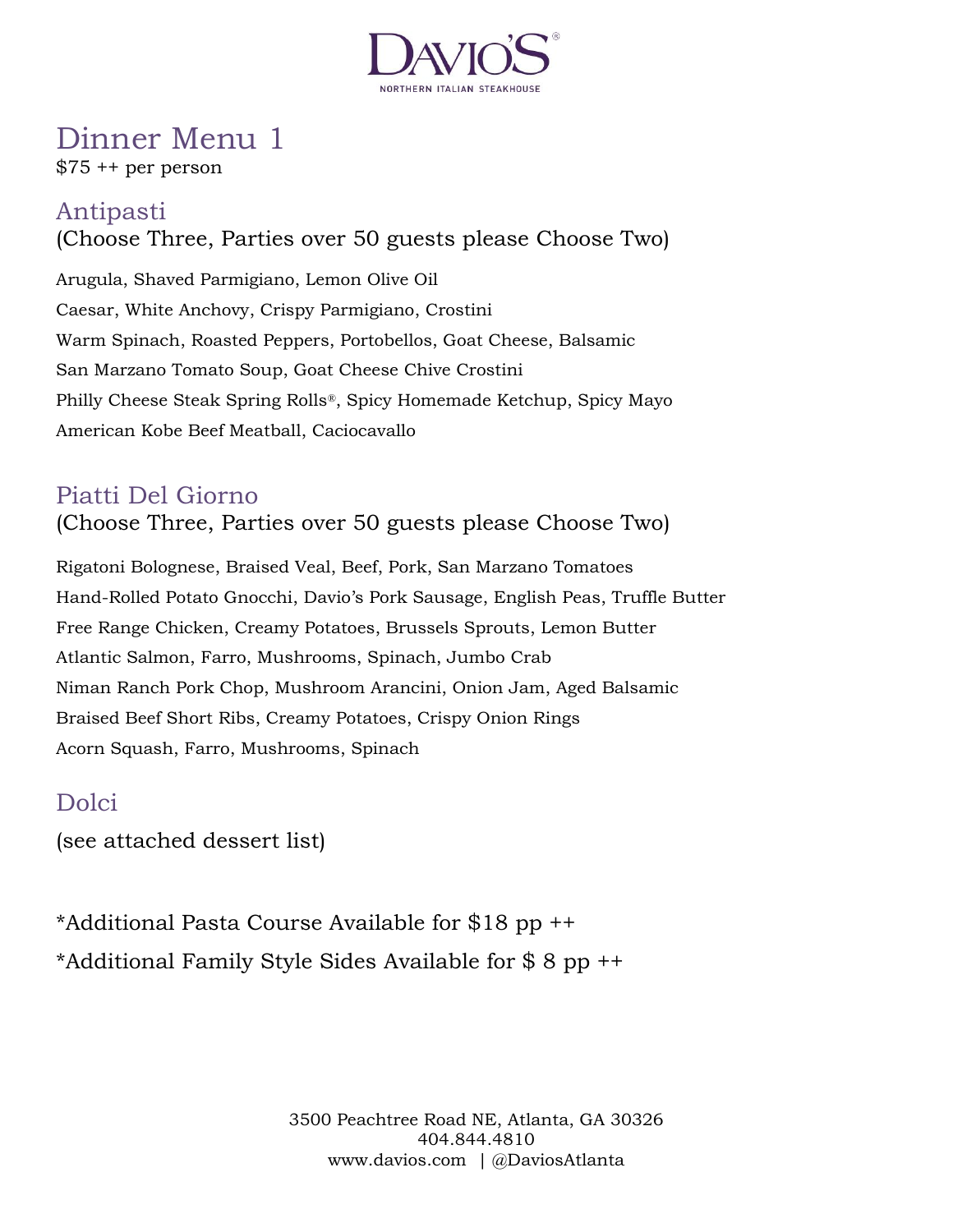

# Dinner Menu 2

\$85++ per person

(if you select Menu 2, you may select items from Menu 2 & Menu 1)

## Antipasti (Choose Three, Parties over 50 guests please Choose Two)

Jumbo Poached Shrimp, Tomato Horseradish Oven Baked Lump Crab Cake, Whole Grain Mustard Oysters Rockefeller

## Piatti Del Giorno

(Choose Three, Parties over 50 guests please Choose Two)

Prime Flat Iron, Blue Cheese Potatoes, Asparagus, Port Wine Georges Bank Sea Scallops, Creamy Corn, Crispy Parsnips Atlantic Salmon, Crab Meat, Arborio, Green Beans, Lemon Butter Veal Tenderloin, Creamy Potatoes, Asparagus, Organic Mushrooms, Pepata Cod Loin, Asparagus Risotto, Miso Butter

## Dolci

(see attached dessert list)

\*Additional Pasta Course Available for \$18 pp ++ \*Additional Family Style Sides Available for \$ 8 pp ++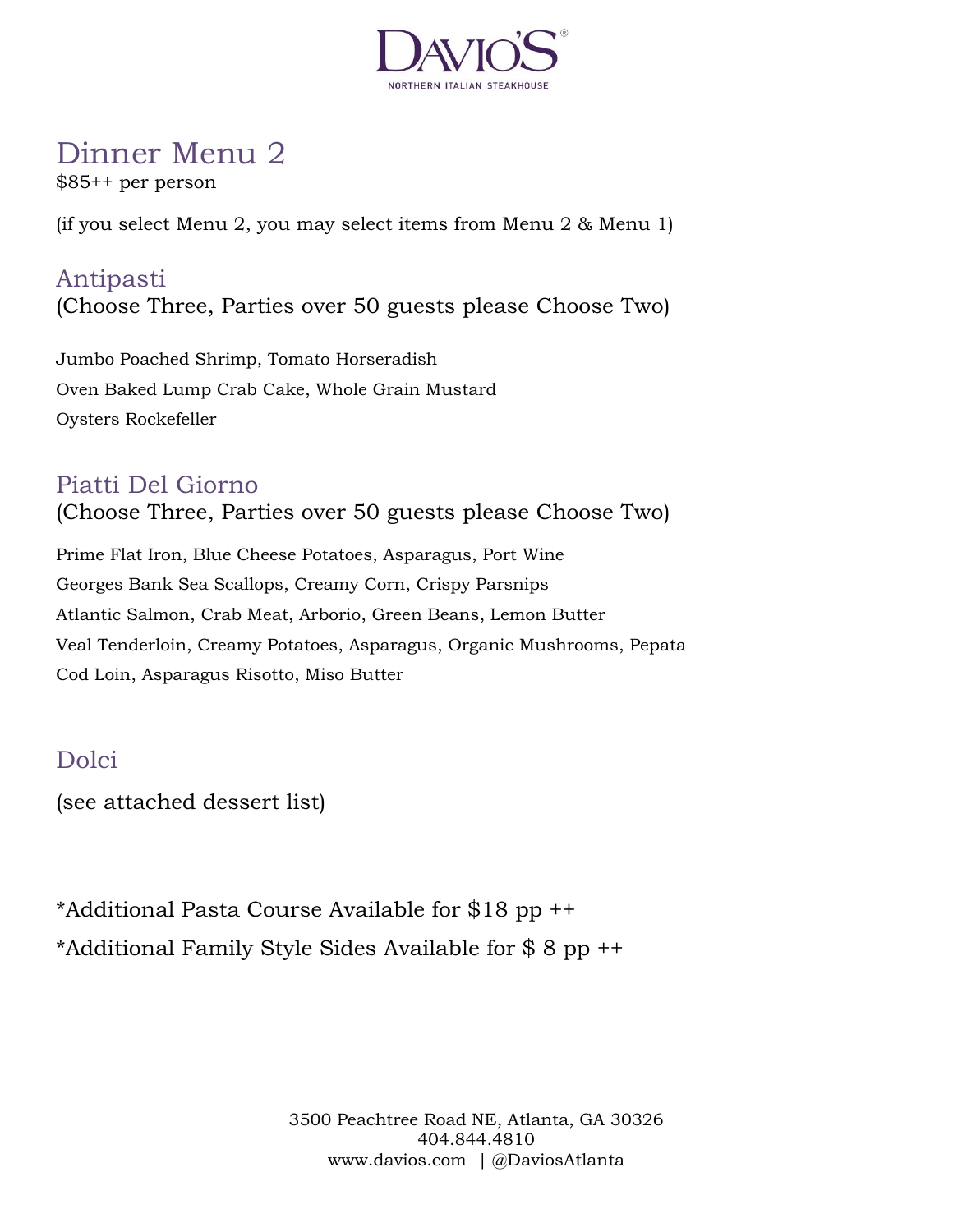

# Dinner Menu 3

 $$120++$  per person

(if you select Menu 3, you may select items from Menu 3,  $2 \& 1$ )

## Antipasti

(Choose Two)

Hand-Rolled Potato Gnocchi, Davio's Pork Sausage, English Peas, Truffle Butter Rigatoni Bolognese, Braised Veal, Beef, Pork, San Marzano Tomatoes

## Insalate

(Choose Two)

Arugula, Shaved Parmigiano, Lemon Olive Oil Caesar, White Anchovy, Crispy Parmigiano, Crostini Warm Spinach, Roasted Peppers, Portobellos, Goat Cheese, Balsamic

## Piatti Del Giorno

(Choose Three, Parties over 50 guests please Choose Two)

Center Cut Veal Rib Chop, Creamy Potatoes, Asparagus, Vintage Port Center Cut Filet Mignon, Creamy Potatoes, Sautéed Spinach, Pepata Chilean Sea Bass, Asparagus Risotto, Miso Butter Davio's Surf & Turf, Prime Flat Iron, Maine Lobster Tail Creamy Potatoes, Asparagus, Lemon Tarragon Butter

Maine Lobster, Creamy Potatoes, Green Beans, Lemon Tarragon Butter - Add \$20 55 Day Prime Aged Strip Steak, Broccolini, Roasted Potatoes, Port Wine - Add \$20

## Dolci

(see attached dessert list)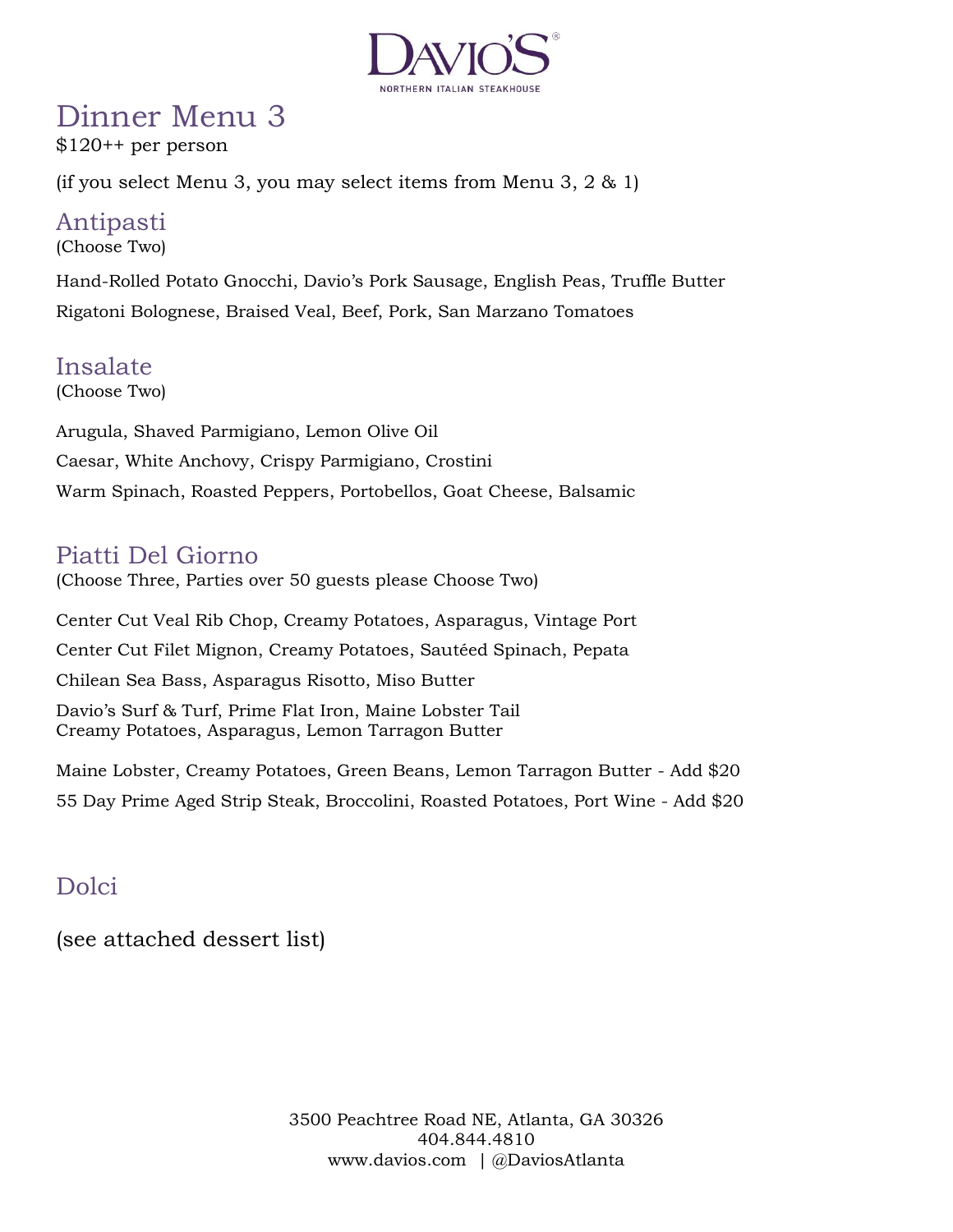

# Dolci

Groups under 30 (Choose Two)

Chef's Dessert Sampler Miniature Warm Chocolate Cake Vanilla Bean Cheesecake & Raspberry Mille Feuille \*\* (When the sampler is chosen, it must be done for the whole group) Classic Tiramisu, Espresso Soaked Ladyfingers, Mascarpone Cream

Warm Chocolate Cake, Homemade Vanilla Gelato Seasonal Fruit, Berries, Citrus Broth, Mini Sweet Ricotta Cannoli Vanilla Bean Panna Cotta, Fresh Berries Seasonal Fruit Tart

Groups 30 guests and over

Chef's Dessert Sampler Miniature Warm Chocolate Cake Vanilla Bean Cheesecake & Raspberry Mille Feuille

OR

### Assorted Mini Pastries

Choose Five\* *Served Stationary or Passed* Cream Puff Eclair Fresh Fruit Tartlet Mini Cheesecake Pecan Diamond

Chocolate Truffle Cake Cannoli Carrot Cake Brownie Bite *additional selections available*

All selections are subject to seasonal availability.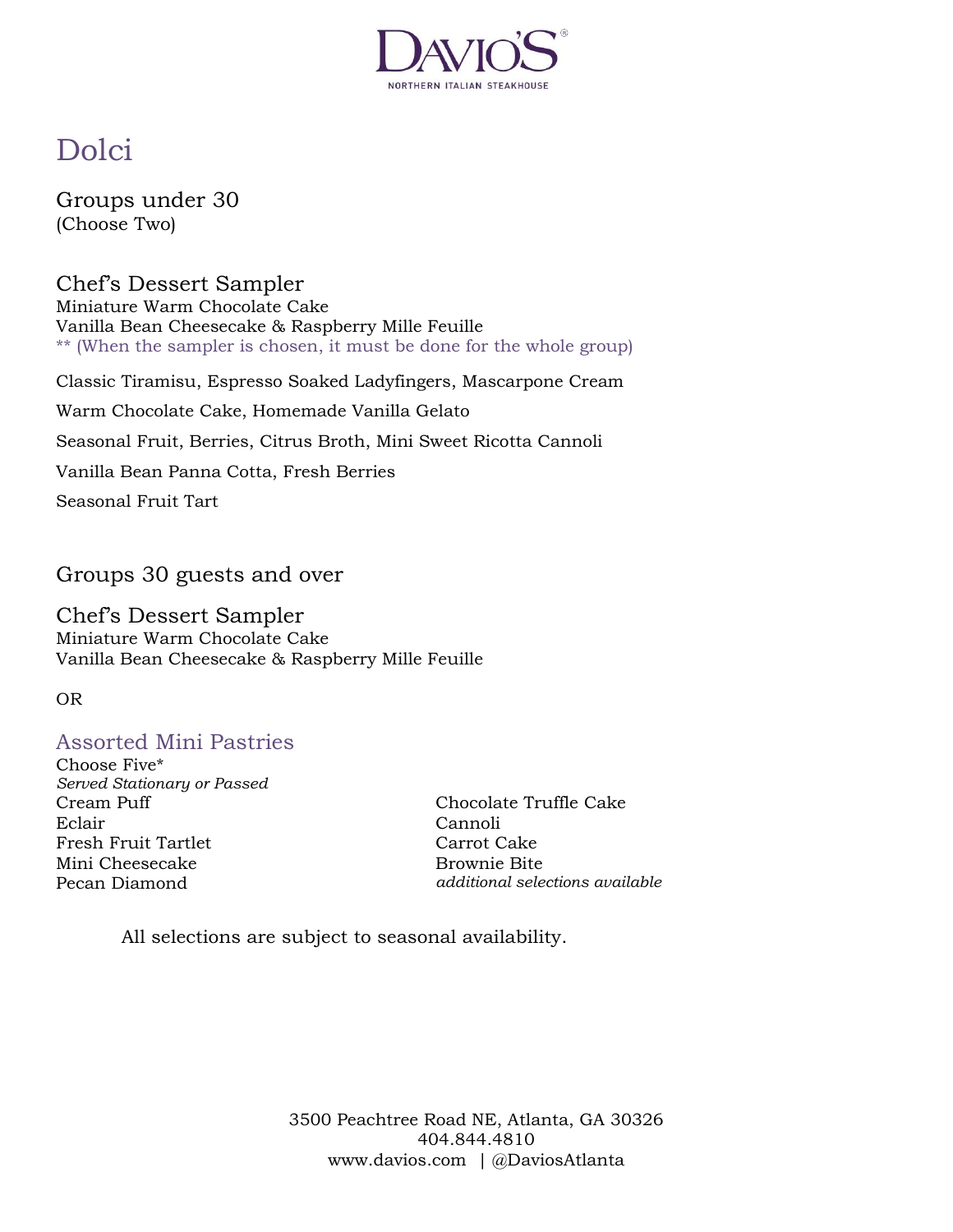

#### ATLANTA • 3500 PEACHTREE ROAD NE, ATLANTA, GA 30326 • 404.844.4810

### **CAKE ORDER FORM**

| Reservation Name:                                                                                                                                                                                                              |  |
|--------------------------------------------------------------------------------------------------------------------------------------------------------------------------------------------------------------------------------|--|
| Phone Number: The Second Second Second Second Second Second Second Second Second Second Second Second Second Second Second Second Second Second Second Second Second Second Second Second Second Second Second Second Second S |  |
| Number of Guests:                                                                                                                                                                                                              |  |
| Date Order Taken:                                                                                                                                                                                                              |  |
| *Reservation Day/Date/Time: ________                                                                                                                                                                                           |  |
|                                                                                                                                                                                                                                |  |

\*Please note all cake requests must be received at least 48 hours in advance. *(Payment for cakes must be made prior to reservation)*

Please PRINT & EMAIL form to **veronica@davios.com** or fax to 404.835.8563 Attention: Veronica

• **Strawberry Chiffon** – Yellow cake layers filled with a light pastry cream and fresh strawberries, finished with sweet whipped cream.

• **Flourless Chocolate Cake** – Dark chocolate gluten free cake, topped with chocolate cream and chocolate shavings.

• **Mocha Torte** – Chocolate and yellow cake layers moistened with coffee syrup, layered with mocha buttercream and a hint of apricot jam, finished with a dark chocolate glaze.

• **Lemon Raspberry Torte** – Yellow cake layers moistened with raspberry syrup, filled with lemon cream and fresh raspberries, finished with sweet whipped cream.

• **Chocolate Truffle Cake** – Chocolate cake layers moistened with sugar syrup, layered with chocolate ganache and chocolate buttercream, finished with a dark chocolate glaze.

Wedding Cakes • Single or tiered cakes available • \$10.00 per person.

**Sizes:**

| $\cdot$ Serves 8-12 | \$125.00 |
|---------------------|----------|
|---------------------|----------|

- **Serves 12-16 \$145.00**
- **Serves 16-20 \$185.00**

For larger parties, bigger cakes or special orders, please ask to speak with our Pastry Chef.

Inscription: \_\_\_\_\_\_\_\_\_\_\_\_\_\_\_\_\_\_\_\_\_\_\_\_\_\_\_\_\_\_\_\_\_\_\_\_\_\_\_\_\_\_\_\_\_\_\_\_\_\_\_\_\_\_\_\_\_\_\_\_\_\_\_\_\_\_\_\_\_\_\_\_\_\_\_\_

Wedding cake design/decoration:

#### **All of our cakes are plated & served with Davio's homemade vanilla ice cream.**

\_\_\_\_\_\_\_\_\_\_\_\_\_\_\_\_\_\_\_\_\_\_\_\_\_\_\_\_\_\_\_\_\_\_\_\_\_\_\_\_\_\_\_\_\_\_\_\_\_\_\_\_\_\_\_\_\_\_\_\_\_\_\_\_\_\_\_\_\_\_\_\_\_\_\_\_

#### *NOTES:*

*Before placing your order, please inform your server if a person in your party has a food allergy. Please note not all ingredients are listed.*

*Tax, gratuity, and over beverages not included.*

*We do our very best to keep the menus current. However, due to daily changes in product availability & quality, menu items may vary or not be exactly as they appear on our website. Please call or email us to receive a copy of today's menu.*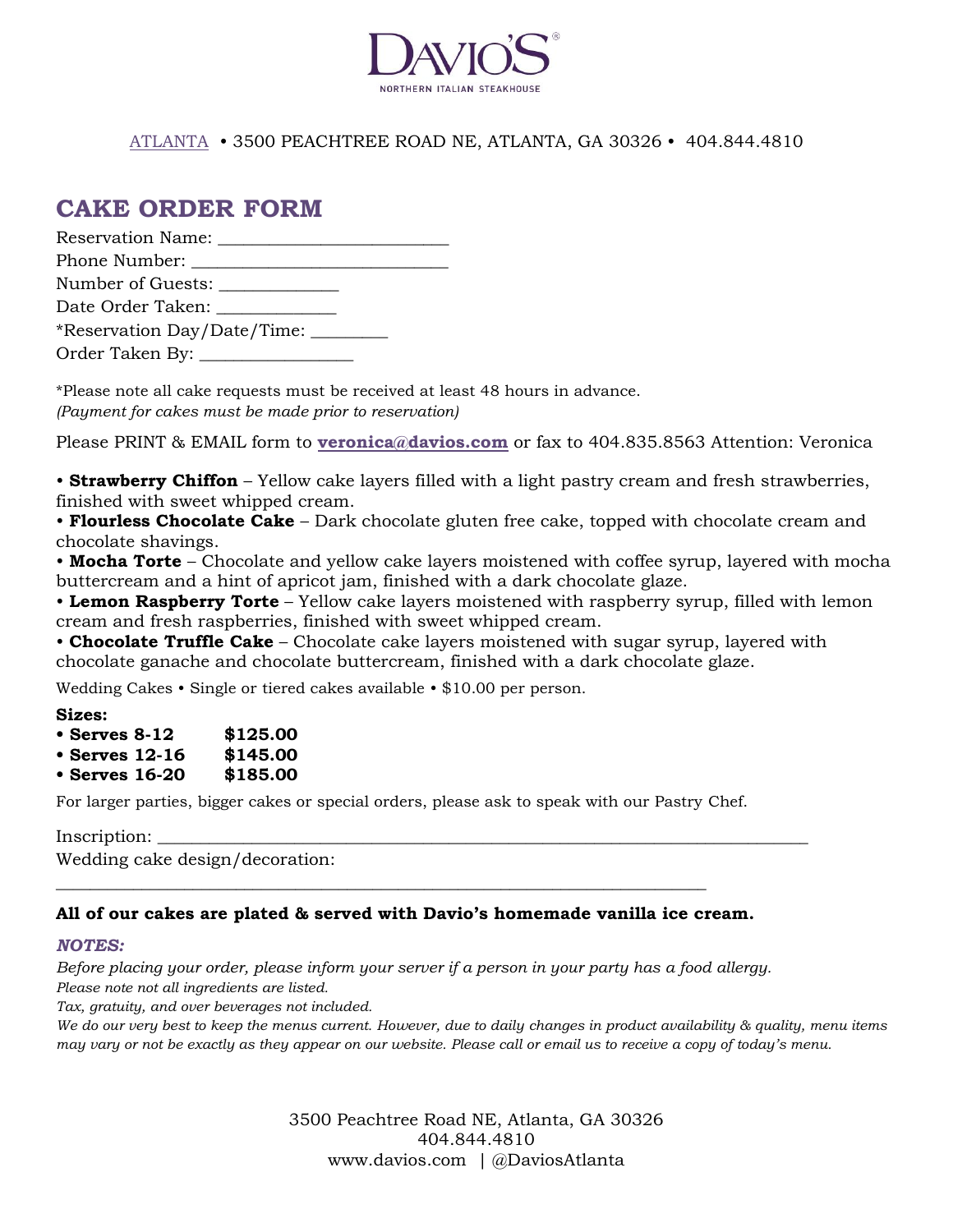

# Lunch Reception Displays

\$45++ per person

### Salad

(Choose One)

Caesar, White Anchovy, Crispy Parmigiano, Crostini Mixed Field Greens, Aged Balsamic

### Sandwiches

(Choose Two)

Oven Roasted Turkey, Cheddar, Alfalfa Lettuce, Tomatoes, Carrots, Basil Aioli Harvest Grain Bread

All White Tuna Salad, Lettuce, Dijon Mustard Whole Wheat Sourdough

Prosciutto, Mortadella, Salami, Capicola Provolone, Pickles, Tomatoes Italian White Bread

Mozzarella Pesto Fresh Mozzarella, Tomatoes, Basil Pesto Country Tuscan

### Pasta

(Choose One)

Rigatoni Bolognese, Veal, Beef, Pork, San Marzano Tomatoes Penne Applewood Smoked Chicken, Sundried Tomatoes, Walnuts, Cream Fusilli, San Marzano Tomatoes, Fresh Basil, Olive Oil

## Dolci

Family Style Assorted Miniature Pastries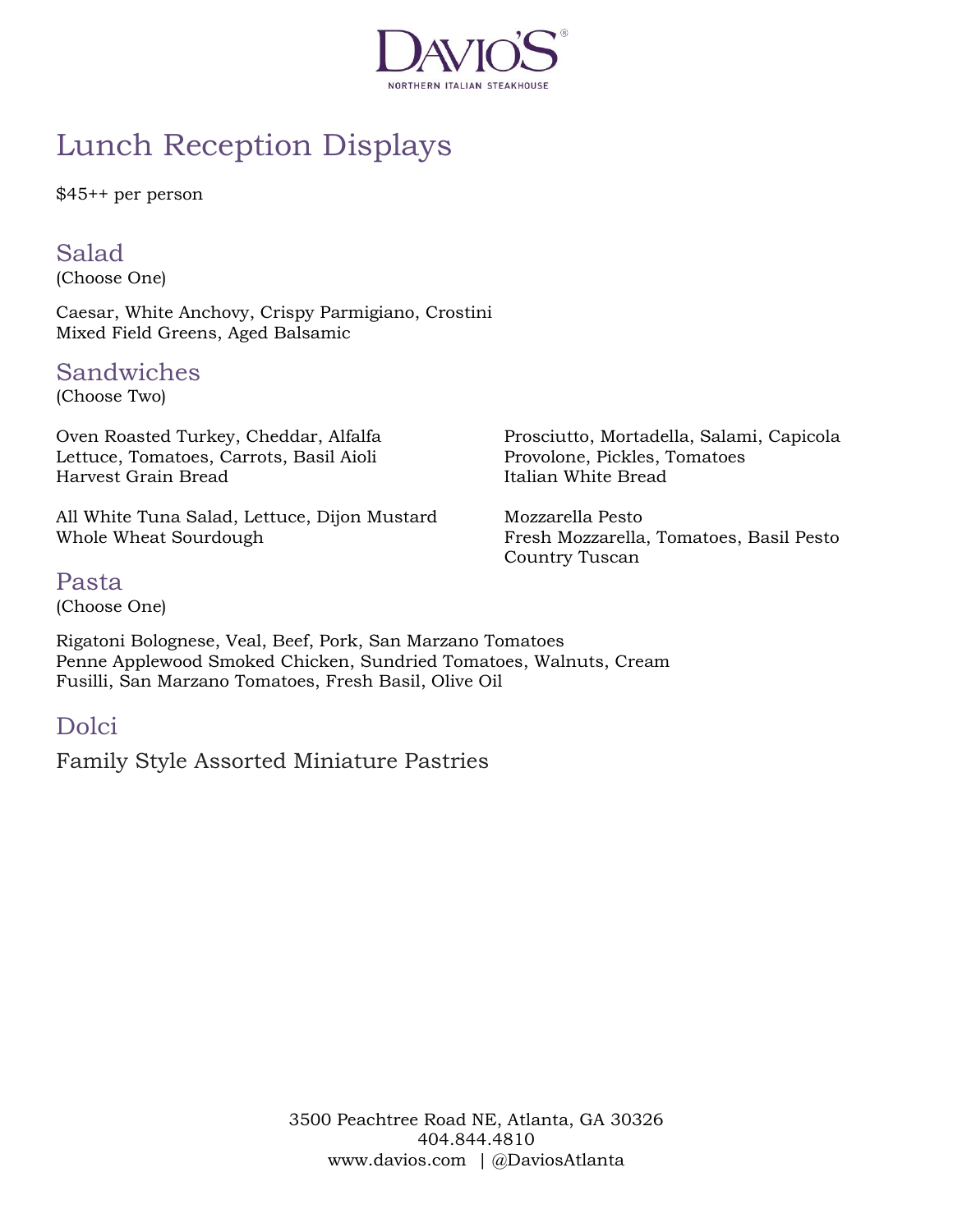

# Lunch Menu Selections

# Lunch Menu 1

\$50 ++ per person

Add one hour of Passed Appetizers for \$25 ++ pp

## Insalate/ Antipasti

(Choose Two) Arugula, Shaved Parmigiano, Lemon Olive Oil Mixed Field Greens, Aged Balsamic Caesar, White Anchovy, Crispy Parmigiano, Crostini San Marzano Tomato Soup, Goat Cheese Chive Crostini Philly Cheese Steak Spring Rolls®, Spicy Homemade Ketchup, Spicy Mayo

## Piatti Del Giorno

(Choose Three, Parties over 50 guests please Choose Two) Fusilli, Fresh Basil, San Marzano Tomatoes Warm Pastrami, Swiss, Caramelized Onions, Grain Mustard, Rye Acorn Squash, Farro, Mushrooms, Spinach Penne, Applewood Smoked Chicken, Sundried Tomatoes, Walnuts, Cream Steakhouse Burger, Vermont Cheddar, Bacon, Herb Aioli, Brioche Roll Caesar Salad, White Anchovy, Crispy Parmigiano, Crostini Add Chicken or Salmon

### Dolci

Family Style Assorted Miniature Pastries (Choose Three\*) *Served Stationary* Cream Puff Eclair Fresh Fruit Tartlet Mini Cheesecake Pecan Diamond Chocolate Truffle Cake Cannoli Carrot Cake Brownie Bite *additional selections available*

\*All selections are subject to seasonal availability.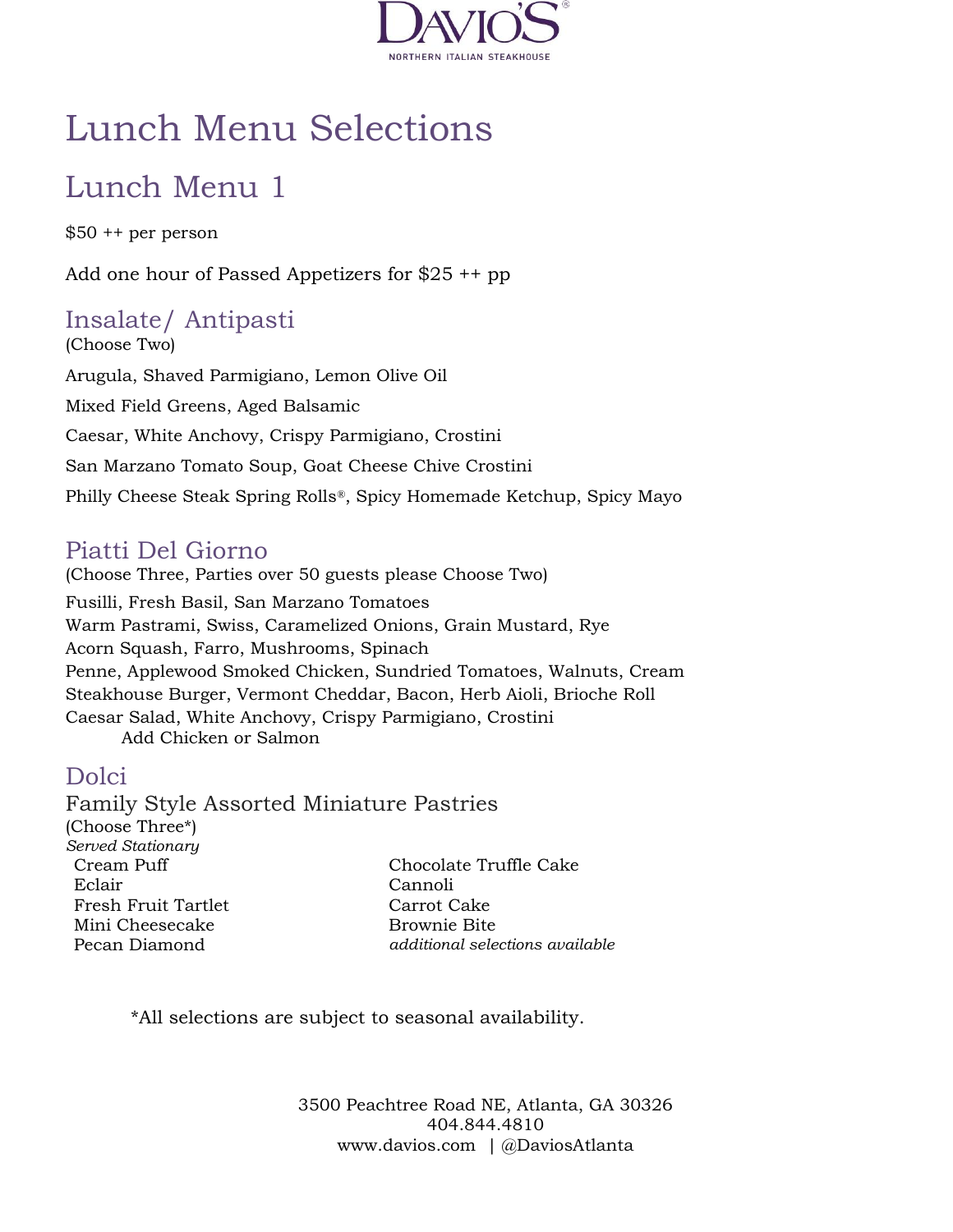

# Lunch Menu 2

\$60 ++ per person

(if you select Menu 2, you may select items from Menu 2 & Menu 1)

Add one hour of Passed Appetizers for \$25++ pp

## Insalate/ Antipasti

(Choose Two)

American Kobe Beef Meatball, Caciocavallo Oven Baked Lump Crab Cake, Whole Grain Mustard

### Piatti Del Giorno

(Choose Three, Parties over 50 guests please Choose Two)

Rigatoni Bolognese, Braised Veal, Beef, Pork, San Marzano Tomatoes Hand-Rolled Potato Gnocchi, Davio's Pork Sausage, English Peas, Truffle Butter Free Range Chicken, Creamy Potatoes, Brussels Sprouts, Lemon Butter Atlantic Salmon, Farro, Mushrooms, Spinach, Jumbo Crab

### Dolci

Family Style Assorted Miniature Pastries (Choose Three\*) *Served Stationary* Cream Puff Eclair Fresh Fruit Tartlet Mini Cheesecake Pecan Diamond Chocolate Truffle Cake Cannoli Carrot Cake Brownie Bite *additional selections available*

\*All selections are subject to seasonal availability.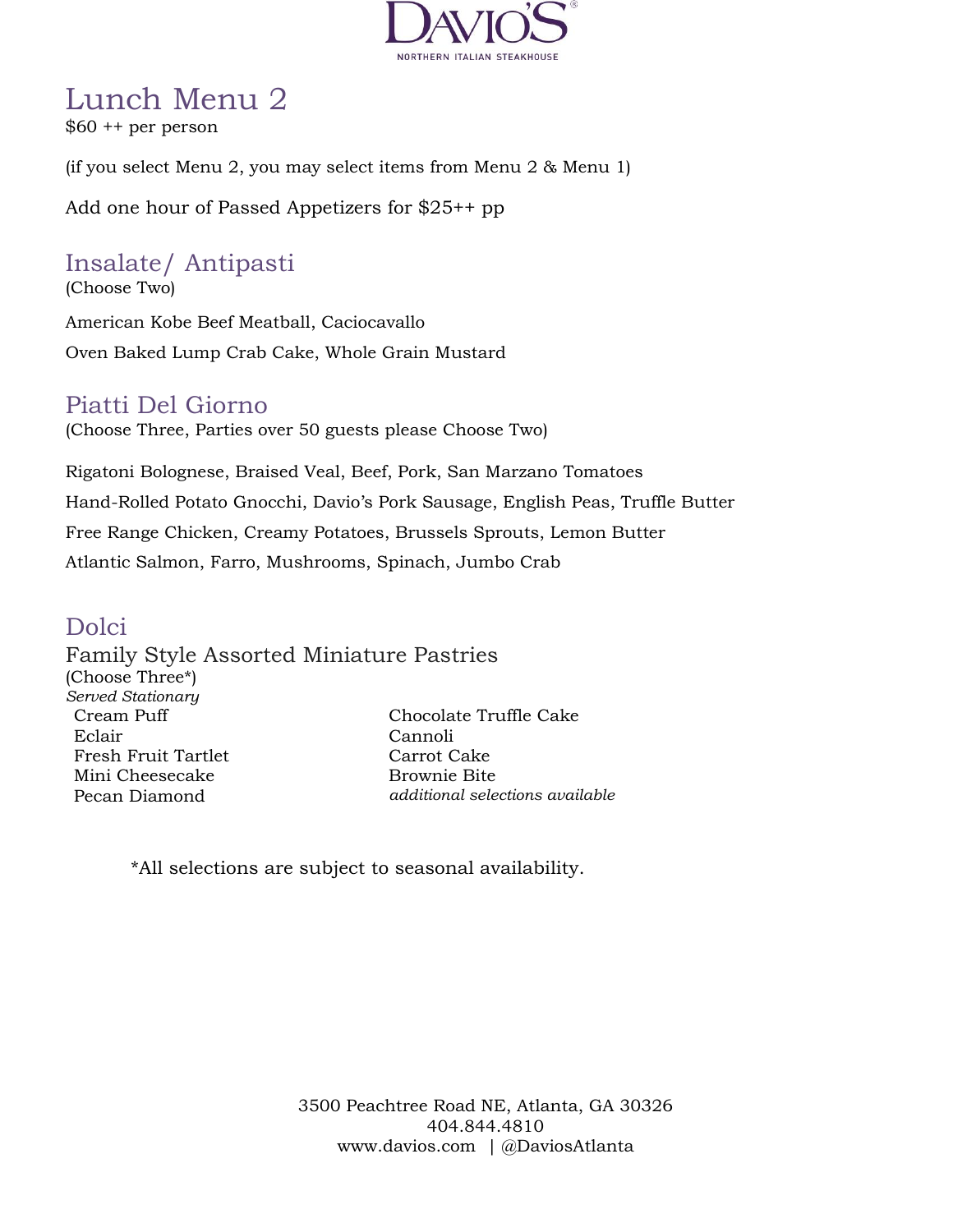## Lunch Menu 3

\$70 ++ per person



(if you select Menu 3, you may select items from Menu 3, 2 & 1)

Add one hour of Passed Appetizers for \$25 ++ pp

#### Insalate/ Antipasti (Choose Two)

Jumbo Poached Shrimp, Tomato Horseradish Rigatoni Bolognese, Braised Veal, Beef, Pork, San Marzano Tomatoes Warm Spinach Salad, Roasted Peppers, Portobellos, Goat Cheese, Balsamic

### Piatti Del Giorno

(Choose Three, Parties over 50 guests please Choose Two)

Prime Flat Iron, Blue Cheese Potatoes, Asparagus, Port Wine Sea Scallops, Creamy Corn, Crispy Parsnips Braised Beef Short Ribs, Creamy Potatoes, Crispy Onion Rings Cod Loin, Asparagus Risotto, Miso Butter

### Dolci

Family Style Assorted Miniature Pastries (Choose Three\*) *Served Stationary* Cream Puff Eclair Fresh Fruit Tartlet Mini Cheesecake Pecan Diamond Chocolate Truffle Cake Cannoli Carrot Cake Brownie Bite *additional selections available*

\*All selections are subject to seasonal availability.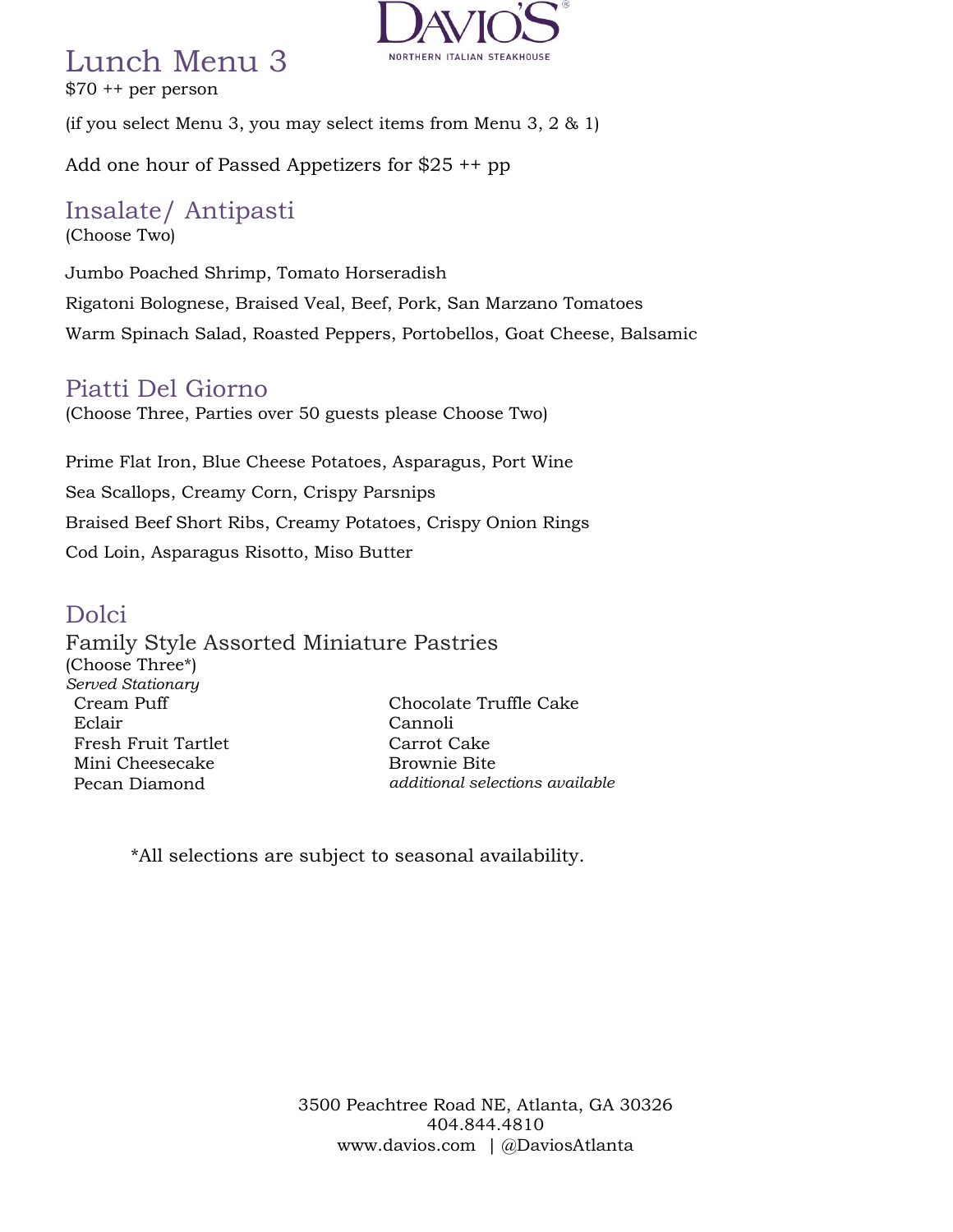

# Breakfast Menus

## Continental Breakfast Reception

\$30++ per person - Minimum of 10 guests

Assorted Breakfast Pastries, Muffins & Croissants with Butter & Jam Seasonal Fresh Fruit Salad Honey Greek Yogurt & Granola Orange Juice Hot Tea, Regular & Decaffeinated Coffee

## Specialty Breakfast Reception

\$40++ per person – Minimum of 20 guests \*Includes Complimentary Screen, Projector and Wifi Access\*

Assorted Breakfast Pastries, Muffins & Croissants with Butter & Jam Seasonal Fresh Fruit Salad Brunch Potatoes Orange Juice Hot Tea, Regular & Decaffeinated Coffee Entrée - Choice of Two Scrambled Eggs Spinach, Tomato Frittata French Toast, Mascarpone, Warm Maple Syrup Vanilla Belgian Waffles, Fresh Berries, Chantilly Cream Side Dish - Choice of One

Bacon

Sausage

# Specialty Station

Omelet Stations \$15++ per person Selection of Toppings & Fillings

Chef Attendant \$200 per station